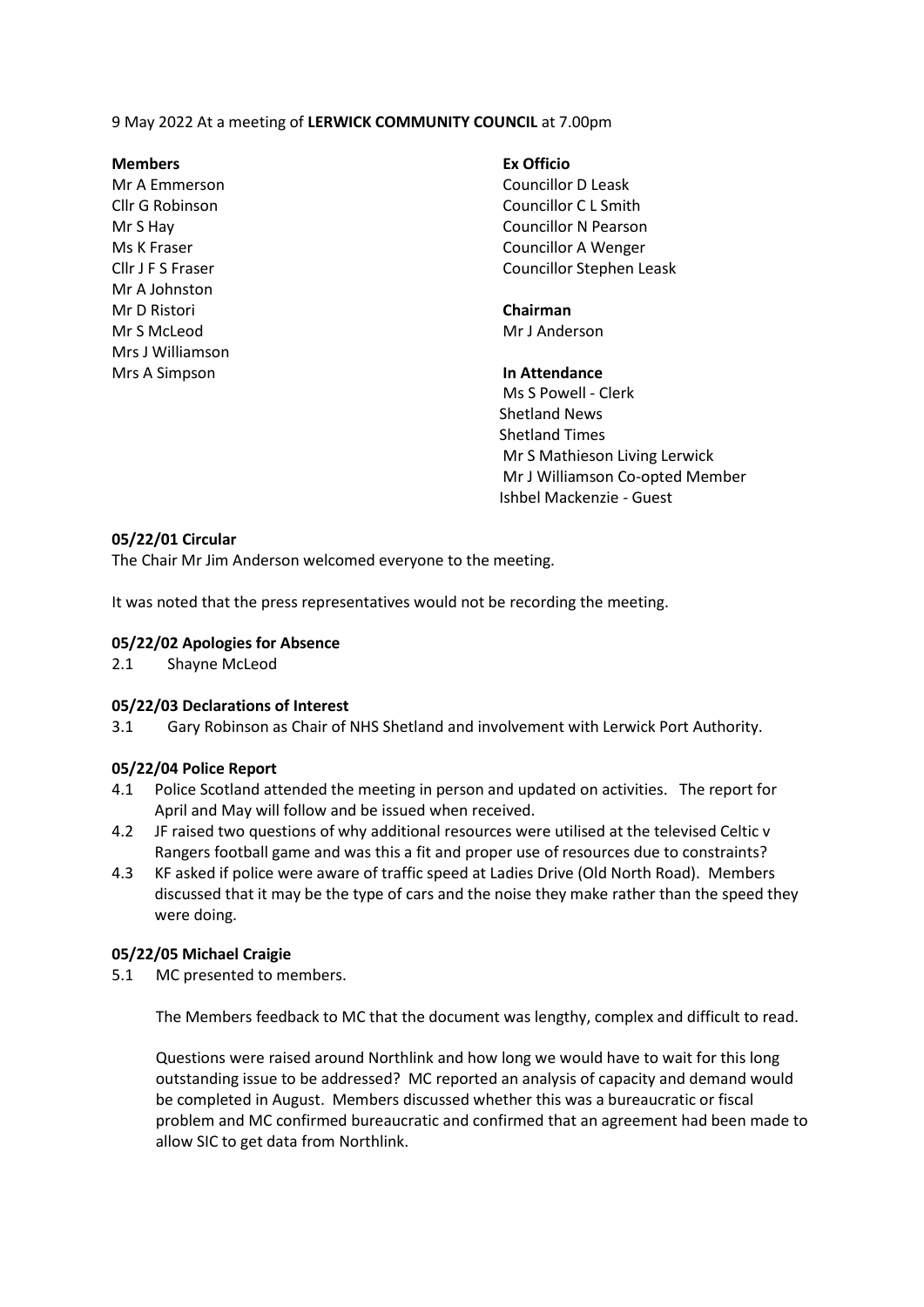MC explained that engagement had been made with Visit Scotland, hauliers and stakeholders and Transport Scotland had been informed of how SIC feel that the service works.

Loganair was discussed in detail, and it was noted that they have no social objective to be met and dynamic pricing is what airlines use.

A question was raised around the bus travel and whether an amendment could be made to the route to allow people easier access to Lerwick Health Centre. MC confirmed that he would investigate this and report back.

Members asked when a simple and straightforward bus route plan would be available. MC apologised and would report back at the next meeting if anything could be done.

MC asked people to continue to submit consultation even thought the date had passed.

## **05/22/06 April Minutes for approval**

5.1 The minutes were approved by AS and seconded by DR. It was noted that AC had issued his apologies.

## **05/22/07 Karen Eunson CAB**

KE CAB manager gave a full and detailed presentation to the CC. A wide range of topics were discussed, and CAB make a plea to LCC members to encourage people to volunteer. <https://www.shetlandcab.org.uk/>

#### **05/22/08 Actions from last meeting**

6.1 Action Tracker

#### **05/22/07 Correspondence**

- 7.1 AW and DR to represent the LCC on the Clickimin Loch meetings with the SIC. Meeting dates and distribution list to be received.
- 7.2 Traffic counters to be put in place at the Staney Hill in August

#### **05/22/08 The Queens Platinum Jubilee**

8.1 Living Lerwick representative Mr Steve Mathieson updated the CC on preparations which are ongoing. Kids' activities will be run by the RNLI and will take place between 11am and 9pm. Face painting and face jewels will also be on offer. For full details please see the Living Lerwick website <https://www.livinglerwick.co.uk/events/peerie-jubilee-spree>

## **05/22/09 Disabled Parking Spaces**

9.1 There were no objections to the orders and revocations.

# **05/22/11 Finance**

- 11.1 Financial Statement showing a healthy bank balance.
- 11.2 Loot for Lerwick This will be placed on hold with the new budgets for funding coming into place in April 2022. New funding opportunities will be available.
- 11.3 Parent Programme Anchor Early Action Project Funding was agreed. SH and KF proposed and seconded.

# **05/22/12 SCBF applications for consideration:**

12.2 180212 Shetland Junior Netball was approved. Proposed by AS and seconded by DR